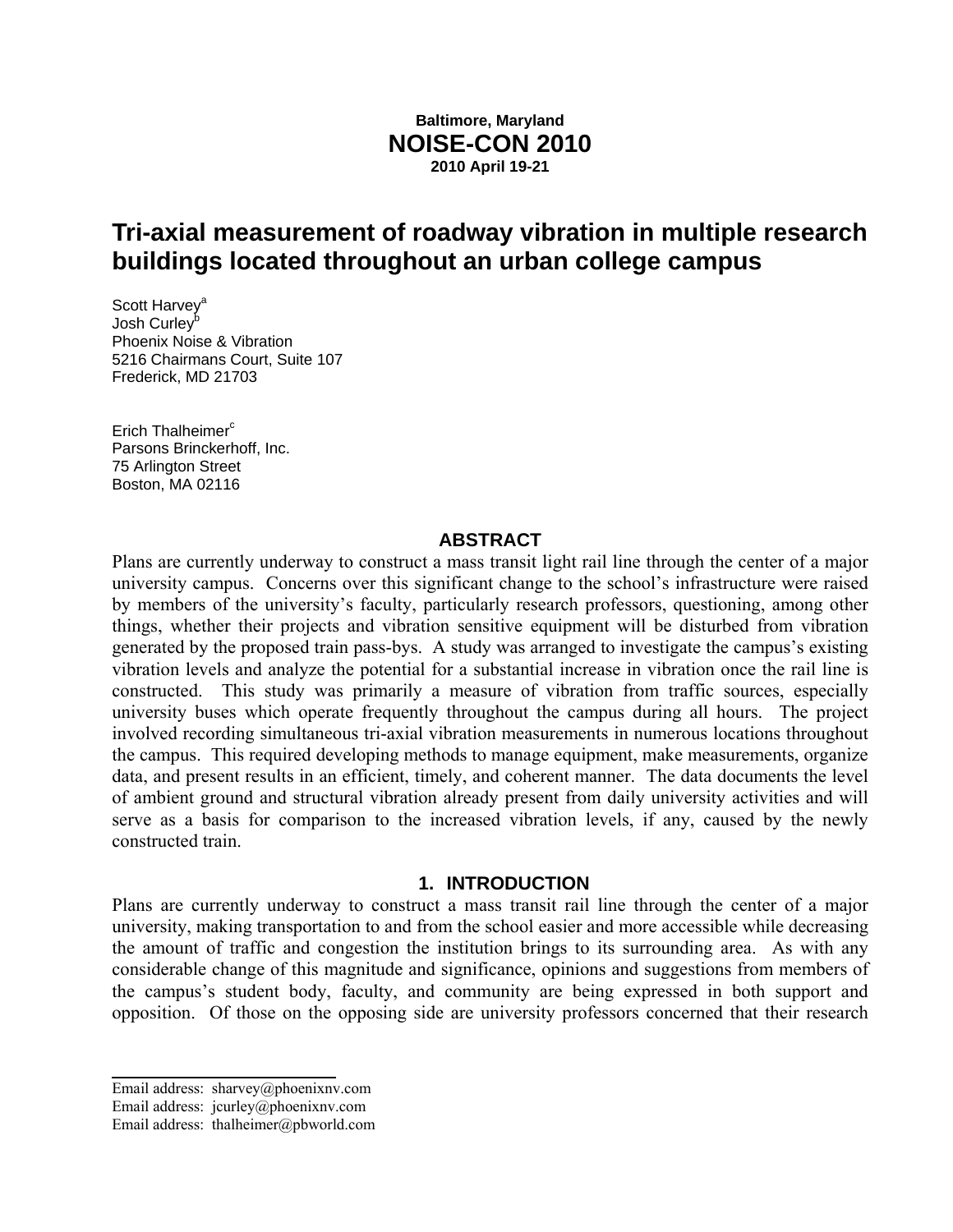projects and sensitive equipment will potentially be disturbed by the high vibration levels generated by all the new train pass-bys.

A vibration study was conducted by a third party on behalf of the university during the summer of 2008 in an effort to establish ambient vibration levels throughout the campus representative of activities during a typical university day. Measurements were made in several buildings at numerous locations, specifically near vibration sensitive equipment, to determine the average vibration within the buildings.

Results of this study found that average vibration levels throughout the campus were relatively low and comparable to other research institutions and universities. To those proposing the rail line installation, these results indicated that any train activity so close to vibration sensitive spaces would undoubtedly increase building vibration levels since existing levels were already so low. This argument could potentially make approval of the project very difficult given the detrimental effect it might have on important university research and educational facilities.

The rail line proponents considered the findings questionable, specifically since the survey was conducted during the summer when university busses, thought to be the primary source of current vibration levels, operate much less frequently than throughout the semester. They believed the measurements did not fairly represent vibration levels typical of a normal campus day, suggesting that levels would measure higher under different conditions.

In April 2009, Phoenix Noise & Vibration was approached by a company working with the rail line to aid in recreating the initial vibration measurement survey. Vibration levels would be measured in the same buildings as before, as well as in new locations determined to be vibration sensitive by university representatives since that time. This study would more accurately investigate the campus's existing vibration levels, measuring continuously using a longer sampling time and capturing typical campus activity during the semester which would include the busier university bus schedule. Measurement results would then be available to analyze the potential for a substantial increase in vibration once the rail line is constructed.

While the format and scope of this study seemed straightforward, this new study had one major constraint: it was to be conducted by mid-May before classes terminated to avoid further project delays, which meant tri-axial vibration measurements had to be recorded in at least 20 locations across campus in two days. Additionally, the client requested 15 minutes of data for each location and that time histories (i.e. .wav files) be recorded for post-measurement analysis. The strict timeframe and survey guidelines would prove to be the biggest challenge, requiring the development of methods to make measurements, manage equipment, organize data, and present results in an efficient, timely, and coherent manner.

## **2. VIBRATION MEASUREMENTS**

Making low level tri-axial vibration measurements is not possible without the use and coordination of multiple devices. Extensive research was conducted on the instrumentation available to perform such a task within the time allowed.

Three key decisions were made early on in this process:

- 1. Record full time history data instead of averaging frequency data.
- 2. Use three accelerometers, one for each axis, instead of one tri-axial accelerometer.
- 3. Use extremely sensitive accelerometers  $(10 \text{ V/g})$  to measure the low vibration levels expected from this assignment.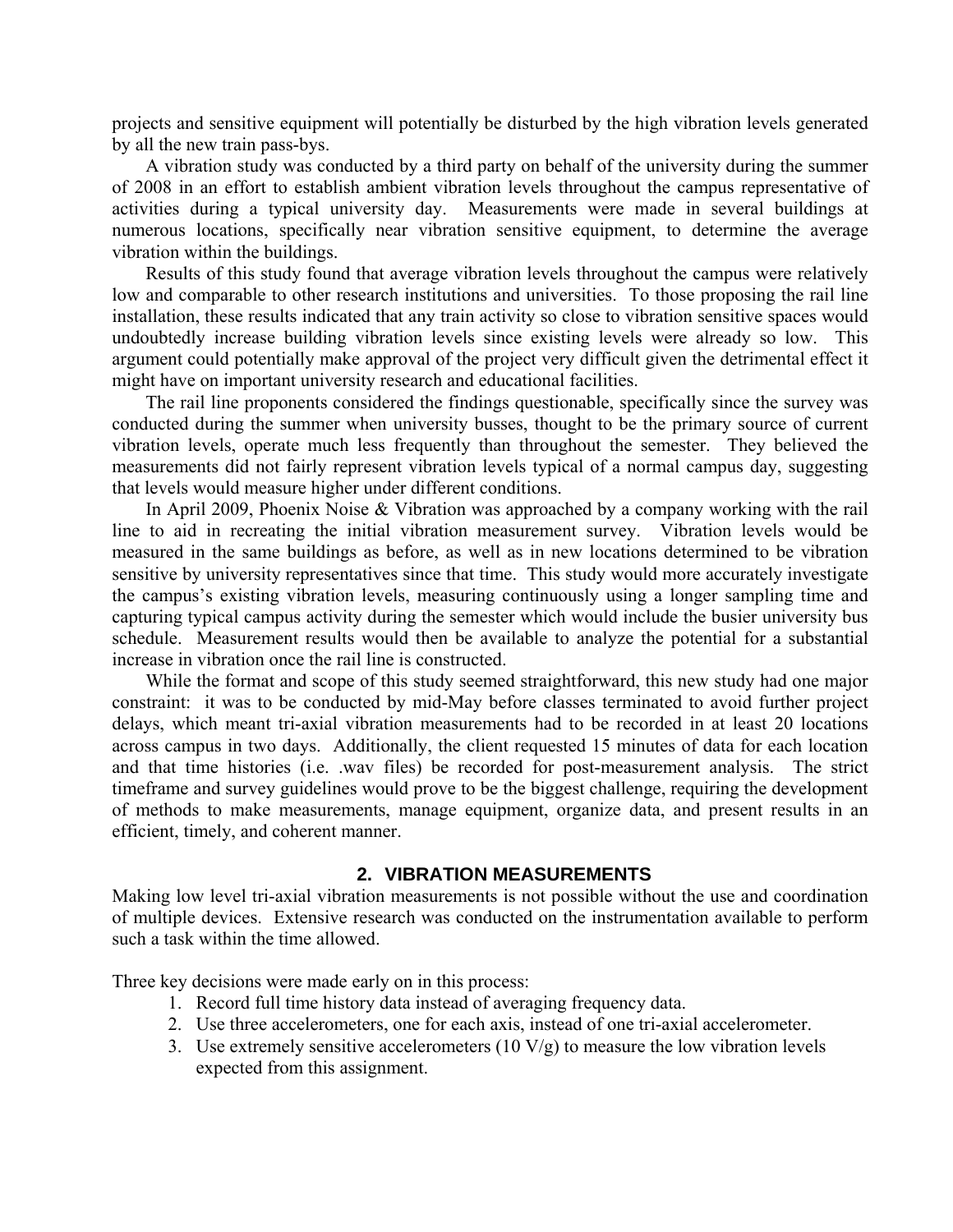Full time history data was recorded so that it could be evaluated at a later time to reduce the amount of time spent in the field. The time constraint was on the data collection process, not data analysis. Three separate, mutually-orthogonal accelerometers on a mounting block were used because a tri-axial accelerometer with a high enough sensitivity could not be found.

A data recorder (shown in Figure 1) capable of simultaneously recording four input signals was needed to record vibration levels in the x-, y-, and z-axes. The data recorder also needed to be light weight, battery operated for easy transport, rugged for field use, and simple to operate. The data recorder used SD cards to record all vibration data as audio wave files (.wav). Each accelerometer was connected to the data recorder using a coaxial cable and calibrated at the start of each day in the field. The calibration process was absolutely critical to have a recorded calibration signal .wav file for comparison. A special, portable vibration calibrator was used for this purpose which could handle the weight of the accelerometer (50 grams) and would generate a reference quality vibration level of 0.1 g's RMS at 160 Hz.



**Figure 1:** Rion DA-20 Data Recorder.

The full equipment set used for this analysis is presented in Table 1. Two equivalent measurement systems were assembled, allowing two teams of engineers to collect vibration data more quickly at a greater number of locations. A laptop computer was also used to in the field to back up data at the end of each measurement day.

| <b>Instrument</b>           | <b>Manufacturer</b> | <b>Model</b> | Quantity |
|-----------------------------|---------------------|--------------|----------|
| Data Recorder               | Rion                | DA-20        |          |
| Accelerometer               | PCB                 | 393B05       |          |
| <b>Vibration Calibrator</b> | MMF                 | VC100        |          |

**Table 1:** Measurement equipment used throughout vibration survey.

#### **3. EQUIPMENT MANAGEMENT**

The three accelerometers, data recorder, and cables had to be connected and organized in such a way that they resembled a single measuring unit which could be set up and moved quickly in the field. This was extremely important if the measurements were to be made in the time allotted. The equipment management method also had to have an element of functionality to it, allowing the accelerometers to measure accurately with little user disturbance.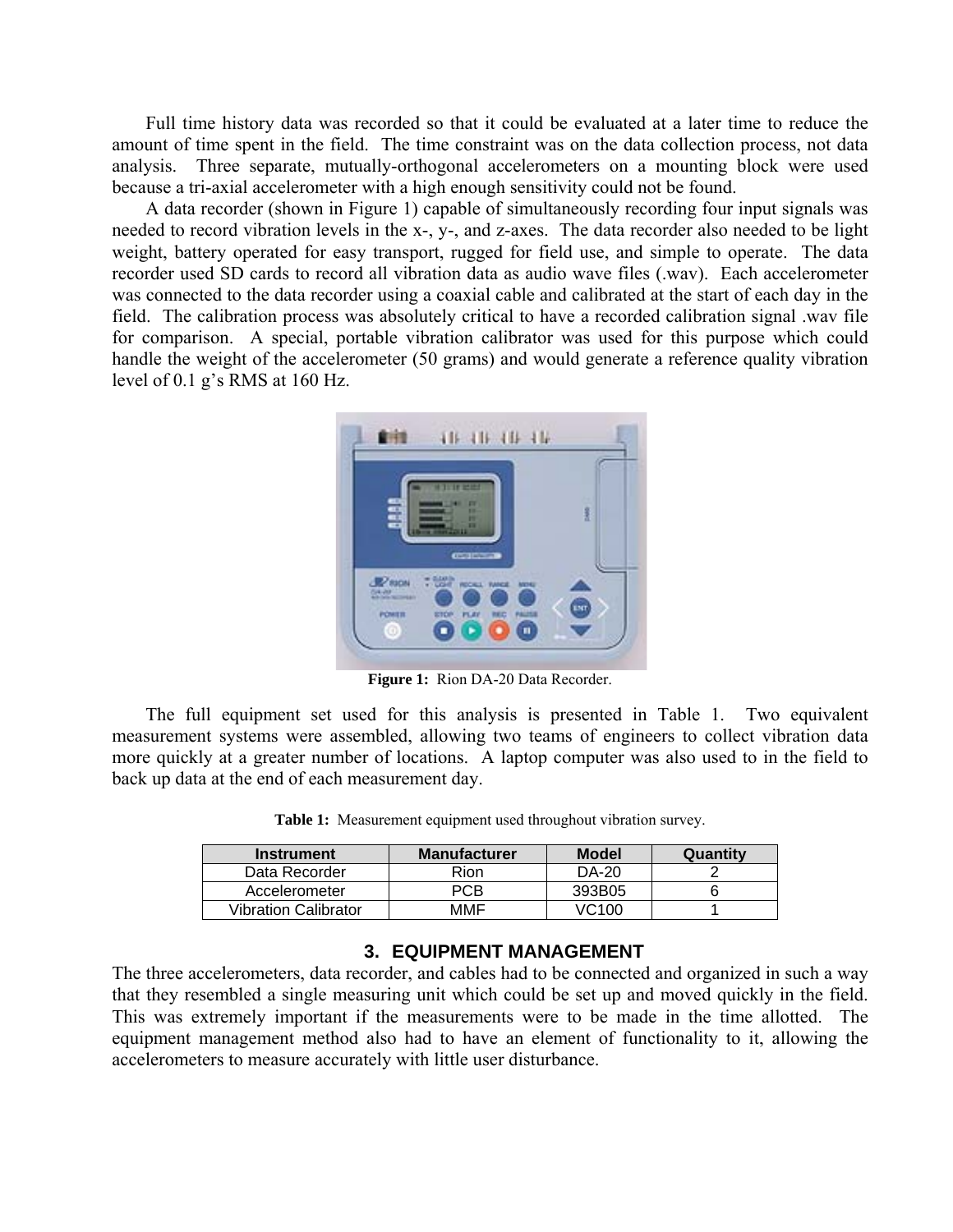To address this, three accelerometers were mounted to a 35 lb. steel block (shown in Figure 2), designed in-house to allow for accurate vibration measurements and ease of set up and movement. The steel block was heavy enough to serve as a sufficient mass on which to mount each



**Figure 2:** 35 lb. steel block with three mounted accelerometers.

accelerometer, one that would couple with the building's structure without amplifying or damping vibration levels. It also served as a mounting template which only required set up once a day instead of before each measurement. Each accelerometer was mounted to the block at the start of the measurement day using a steel stud screwed into a face of the block. The block was then finished off with a nylon strap handle so that it could be easily handled and carried to each location.

The accelerometer block was then connected to the data recorder in an equally user-friendly manner. To reduce the time required to set up at each location and aid in cable management, the Monster Cable-It (see Figure 3) was used to wrap the three 20-foot cables connecting the data recorder to the three accelerometers. This product allowed the cable set to be laid out, coiled, and transported quickly while protecting them from any field induced wear and damages.



**Figure 3:** Monster Cable-It cable management product.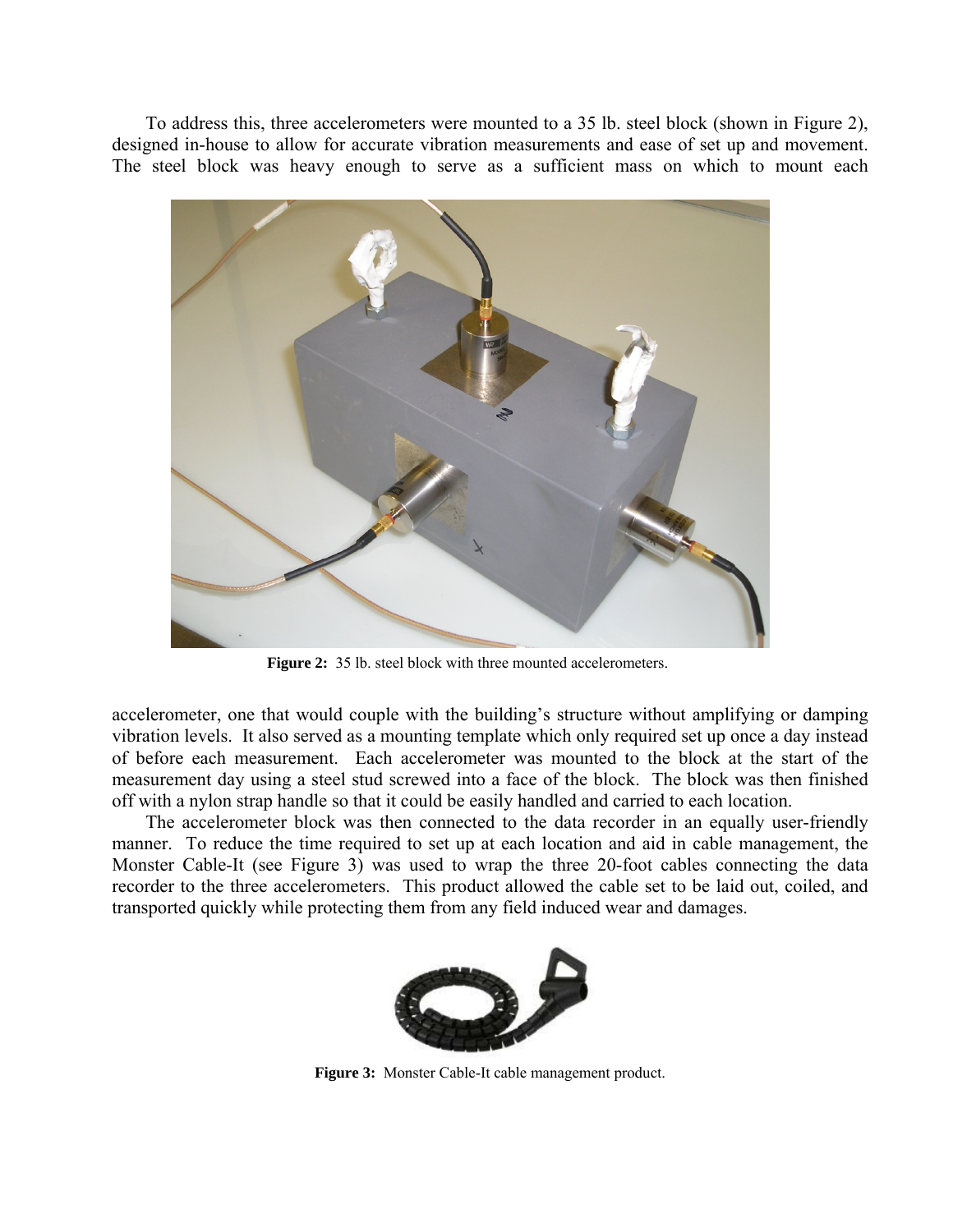## **3. MEASUREMENT PROCESS**

At the start of each day in the field, each accelerometer was placed on the portable calibrator and the resulting calibration signal was recorded on a given channel of the data recorder as a .wav file. This calibration record would later be used during data playback to adjust the sensitivity of the instruments used in the playback process. An accurate calibration record, specific to each accelerometer and cable combination, was required to ensure accurate post-analysis of the measured data.

In each location, vibration levels were measured in 15 minute intervals to capture a sufficient amount of typical campus activity, including at least five bus pass-bys. The steel block was always positioned in the following manner (as shown in Figure 4):

- placed on the building's floor,
- x-axis oriented perpendicular to the busiest adjacent road,
- placed in close proximity to the vibration sensitive piece of equipment within the room.



**Figure 4:** Vibration measurement set up for scanning tunneling microscope.

A field engineer was present for the duration of each measurement, monitoring the data recorder and taking note of which events caused an increase in vibration. The field technician stood away from the accelerometers so that any movement did not affect the data.

In addition to a field engineer operating the data recorder, a field technician was outside the building recording the times of each bus pass-by so that any correlation between these events and an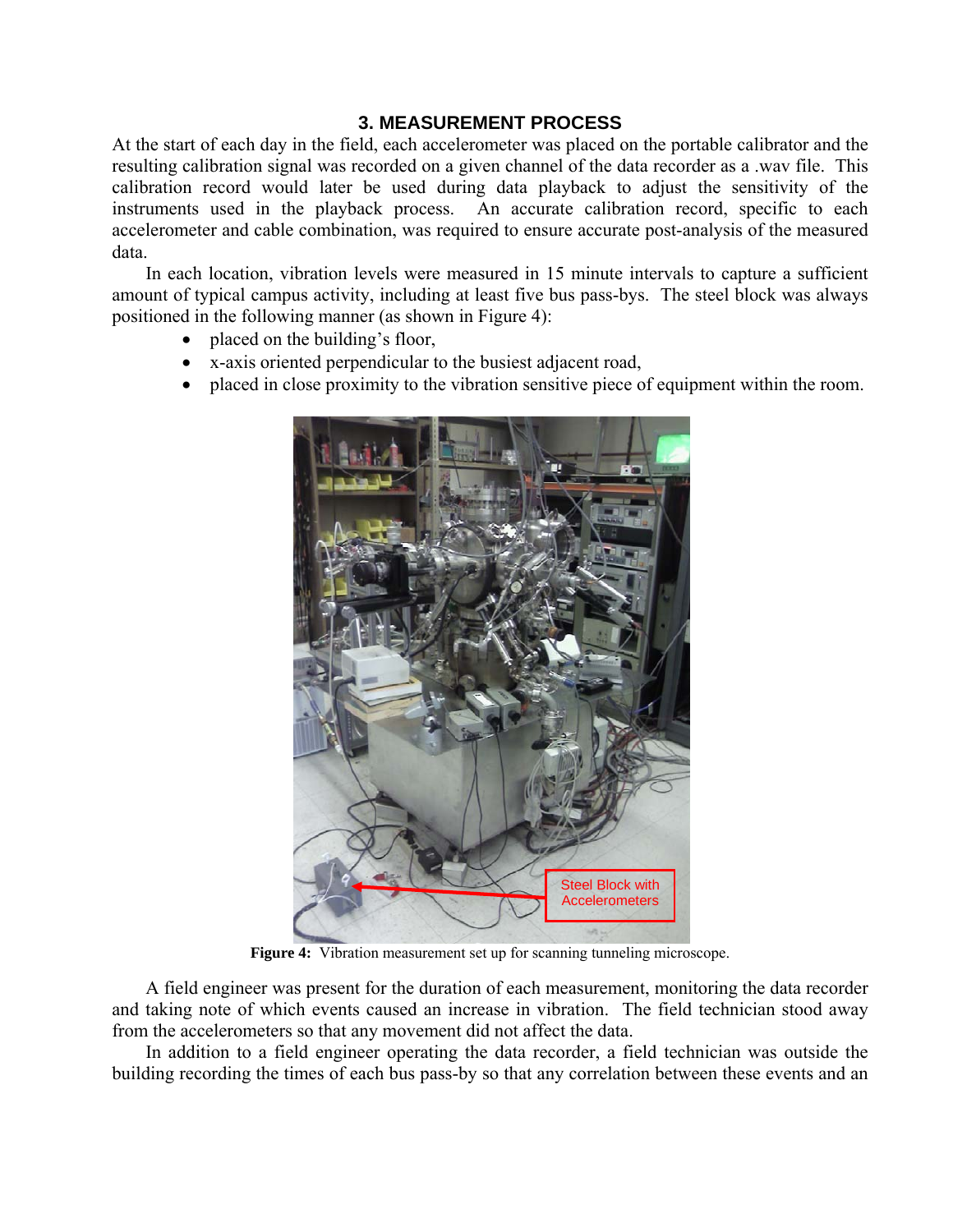increase in building vibration levels could be attributed to a bus pass-by and not some extraneous occurrence.

## **4. DATA ORGANIZATION**

Detailed field notes were imperative in separating and organizing the recorded data. Each accelerometer's axis, sensitivity, and storage location was documented for each measurement location to ensure the recorded data could be identified and attributed to the correct building, room, and piece of equipment. In all, 30 separate tri-axial measurements were performed near sensitive university devices, resulting in 90 individual data samples; each one of which needing to be recorded and accounted for properly for later analysis.

## **5. DATA PLAYBACK**

The recorded time histories were played back through a device capable of carrying out third octave frequency analysis down to a low frequency cut off below 1 Hz. This was done by connecting the data recorder to a Norsonics 140 sound level meter and calibrating the fdata recorder to play the recorded audio files into the sound level meter while it recorded the data as vibration measured in decibels. Using this process, a separate record was generated for each vibration measurement on the sound level meter. The Norsonics 140 performed this task very well, albeit at a rate of one recorded channel of data at a time.

## **6. RESULTS PRESENTATION**

Following data playback, the decibel data (referenced to 1 micro-G) was converted to linear acceleration data and then mathematically integrated to yield velocity levels in engineering units of micro-inches/second (μin/sec). Several metrics were required from the data recorded at each measurement location, including:

- LfF,99.0%
- LfF, $95.0\%$
- LfF, $90.0\%$
- LfF,50.0%
- LfF,10.0%
- LfF, $5.0\%$
- LfF, $1.0\%$
- $\bullet$  LfS(min)
- $\bullet$  LfS(max)
- Lfeq

The process of compiling this data was achieved efficiently using an Excel Macro written to extract the pertinent data and insert it into an Excel spreadsheet which converted from decibels to μin/sec, adjusted for the sensitivity range, and graphed the data. Figure 5 presents an example of the graphical representation of the measured and processed vibration levels.